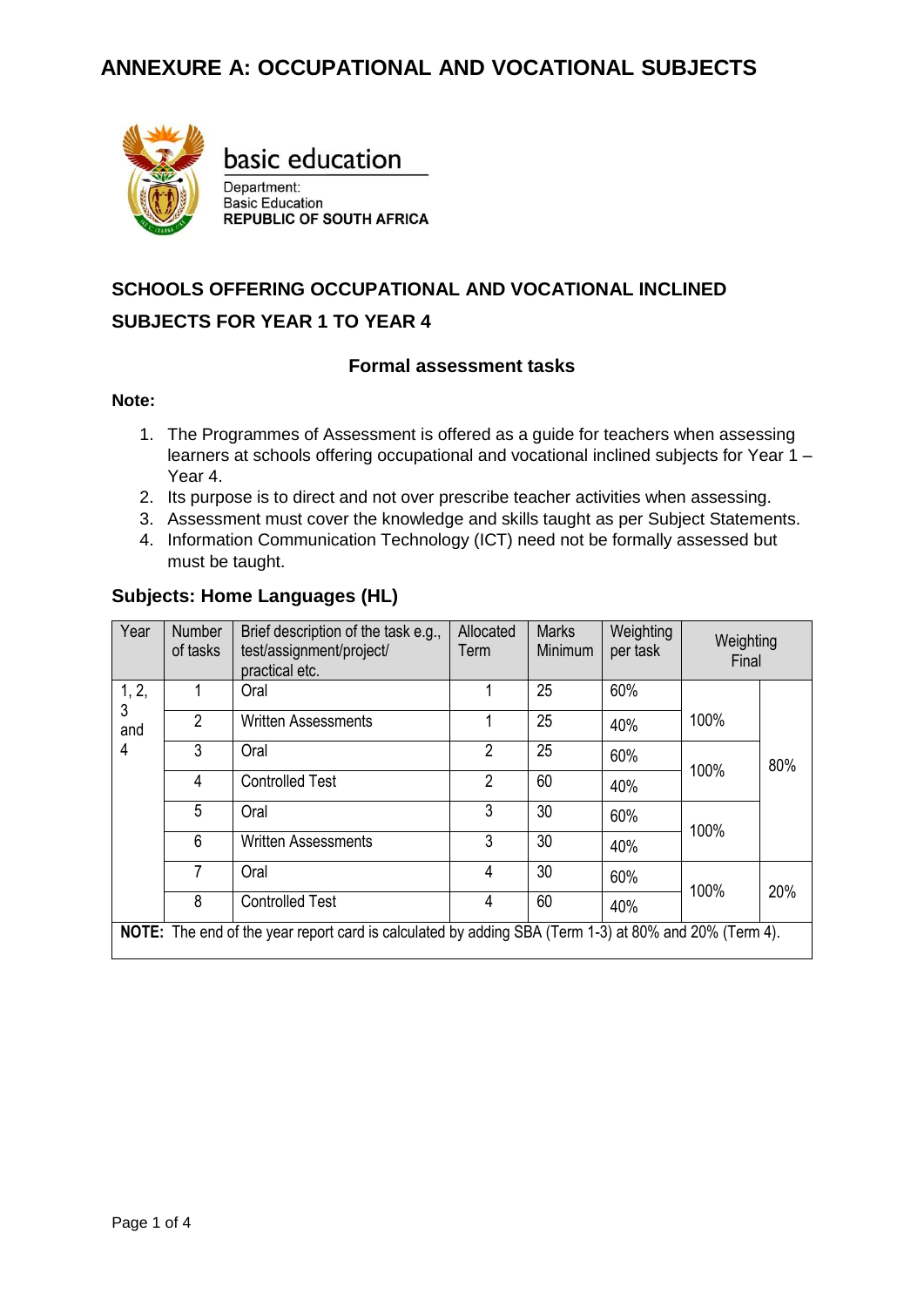## **ANNEXURE A: OCCUPATIONAL AND VOCATIONAL SUBJECTS**

| Year     | <b>Number</b><br>of tasks | Brief description of the task e.g.,<br>test/assignment/project/<br>practical etc.                     | Allocated<br>Term | <b>Marks</b><br><b>Minimum</b> | Weighting<br>per task | Weighting<br>Final |     |
|----------|---------------------------|-------------------------------------------------------------------------------------------------------|-------------------|--------------------------------|-----------------------|--------------------|-----|
| 1, 2,    |                           | Oral                                                                                                  |                   | 30                             | 60%                   |                    |     |
| 3<br>and | $\overline{2}$            | <b>Written Assessments</b>                                                                            |                   | 30                             | 40%                   | 100%               |     |
| 4        | 3                         | Oral                                                                                                  | $\overline{2}$    | 30                             | 60%                   |                    | 80% |
|          | 4                         | <b>Controlled Test</b>                                                                                | 2                 | 60                             | 40%                   | 100%               |     |
|          | 5                         | Oral                                                                                                  | 3                 | 30                             | 60%                   |                    |     |
|          | 6                         | <b>Written Assessments</b>                                                                            | 3                 | 30                             | 40%                   | 100%               |     |
|          | 7                         | Oral                                                                                                  | 4                 | 30                             | 60%                   |                    |     |
|          | 8                         | <b>Controlled Test</b>                                                                                | 4                 | 60                             | 40%                   | 100%               | 20% |
|          |                           | NOTE: The end of the year report card is calculated by adding SBA (Term 1-3) at 80% and 20% (Term 4). |                   |                                |                       |                    |     |

## **Subjects: First Additional Languages (FAL)**

#### **Subject: Mathematics**

| Year       | <b>Number</b><br>of tasks                                                                             | Brief description of the task e.g.,<br>test/assignment/project/<br>practical etc. | Allocated<br>Term | <b>Marks</b><br><b>Minimum</b> | Weighting<br>per task | Weighting<br>Final |     |  |
|------------|-------------------------------------------------------------------------------------------------------|-----------------------------------------------------------------------------------|-------------------|--------------------------------|-----------------------|--------------------|-----|--|
| 1, 2,<br>3 |                                                                                                       | Assignment                                                                        |                   | 30                             | 60%                   |                    |     |  |
| and        | $\overline{2}$                                                                                        | <b>Controlled Test</b>                                                            |                   | 40                             | 40%                   | 100%               |     |  |
| 4          | 3                                                                                                     | Project                                                                           | $\overline{2}$    | 30                             | 60%                   |                    | 80% |  |
|            | $\overline{4}$                                                                                        | <b>Controlled Test</b>                                                            | $\overline{2}$    | 40                             | 40%                   | 100%               |     |  |
|            | 5                                                                                                     | Investigation                                                                     | 3                 | 30                             | 60%                   | 100%               |     |  |
|            | 6                                                                                                     | <b>Controlled Test</b>                                                            | 3                 | 40                             | 40%                   |                    |     |  |
|            | 7                                                                                                     | <b>Controlled Test</b>                                                            | 4                 | 40                             | 100%                  | 100%               | 20% |  |
|            | NOTE: The end of the year report card is calculated by adding SBA (Term 1-3) at 80% and 20% (Term 4). |                                                                                   |                   |                                |                       |                    |     |  |

### **Subject: Life Skills: Personal and Social Wellbeing**

| Year       | Number<br>of tasks                                                                                    | Brief description of the task<br>e.g., test/assignment/project/<br>practical etc. | Allocated<br>Term | Practical | <b>Marks</b><br>Minimum | Weighting<br>final |     |  |  |
|------------|-------------------------------------------------------------------------------------------------------|-----------------------------------------------------------------------------------|-------------------|-----------|-------------------------|--------------------|-----|--|--|
| 1, 2,<br>3 |                                                                                                       | Project: / Assignment                                                             |                   | 75        | 25                      | 100%               |     |  |  |
| and<br>4   | 2                                                                                                     | <b>Controlled Test: Written</b><br>response to questions                          | 2                 | 75        | 25                      | 100%               | 80% |  |  |
|            | 3                                                                                                     | Project: / Assignment                                                             | 3                 | 75        | 25                      | 100%               |     |  |  |
|            | 4                                                                                                     | <b>Controlled Test Written</b><br>response to questions                           | 4                 | 75        | 25                      | 100%               | 20% |  |  |
|            | NOTE: The end of the year report card is calculated by adding SBA (Term 1-3) at 80% and 20% (Term 4). |                                                                                   |                   |           |                         |                    |     |  |  |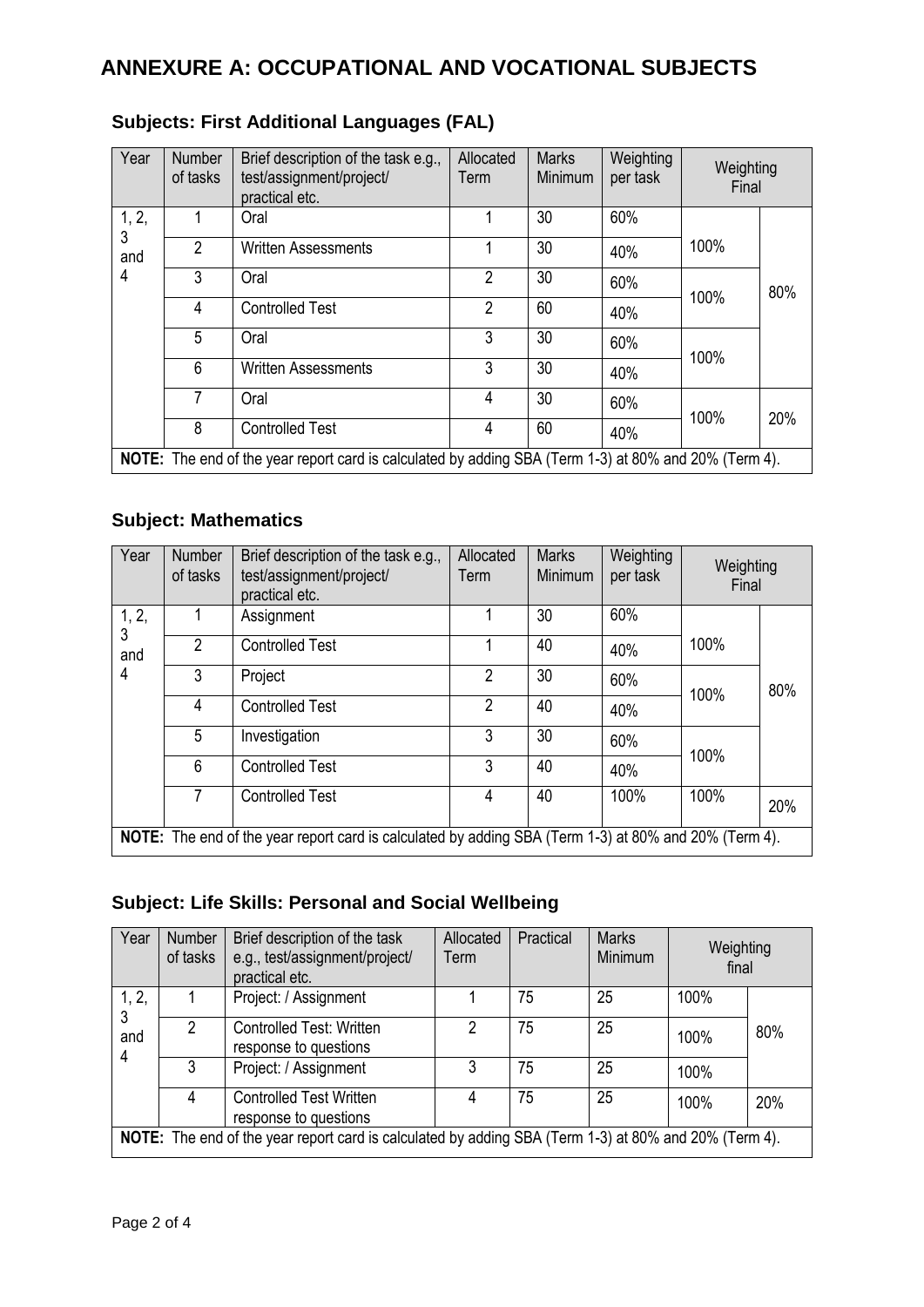## **ANNEXURE A: OCCUPATIONAL AND VOCATIONAL SUBJECTS**

| Year             | Number<br>of tasks                                                                                    | Brief description of the task<br>e.g., test/assignment/project/ practical etc. | Allocated<br>Term | <b>Marks</b> | Weighting<br>final |     |  |
|------------------|-------------------------------------------------------------------------------------------------------|--------------------------------------------------------------------------------|-------------------|--------------|--------------------|-----|--|
| 1, 2, 3<br>and 4 |                                                                                                       | Participation and performance on<br>movement                                   |                   | 30           | 100%               |     |  |
|                  | 2                                                                                                     | Participation and performance on<br>movement                                   | 2                 | 30           | 100%               | 80% |  |
|                  | 3                                                                                                     | Participation and performance on<br>movement                                   | 3                 | 30           | 100%               |     |  |
|                  | 4                                                                                                     | Participation and performance on<br>movement                                   | 4                 | 30           | 100%               | 20% |  |
|                  | NOTE: The end of the year report card is calculated by adding SBA (Term 1-3) at 80% and 20% (Term 4). |                                                                                |                   |              |                    |     |  |

### **Subject: Life Skills: Physical Education**

### **Subject: Life Skills: Natural Sciences**

| Year | Number<br>of tasks | Brief description of the task<br>e.g., test/assignment/project/<br>practical etc.                      | Allocated<br><b>Term</b> | <b>Marks</b> | Weighting<br>Per task | Weighting<br>Final |     |
|------|--------------------|--------------------------------------------------------------------------------------------------------|--------------------------|--------------|-----------------------|--------------------|-----|
| 1    |                    | There is no instruction in Year 1 for Natural Sciences. However, allocation of weightings per term and |                          |              |                       |                    |     |
|      |                    | year is the same as Year $2 - 4$ .                                                                     |                          |              |                       |                    |     |
| 2, 3 |                    | Practical Tasks demonstrating                                                                          |                          | 20           | 60%                   |                    |     |
| and  |                    | scientific investigation skills                                                                        |                          |              |                       | 100%               |     |
| 4    | 2                  | <b>Controlled Test: Written</b>                                                                        |                          | 15           |                       |                    |     |
|      |                    | response to questions                                                                                  |                          |              | 40%                   |                    |     |
|      | 3                  | <b>Practical Tasks demonstrating</b>                                                                   | $\overline{2}$           |              | 20<br>40%             |                    |     |
|      |                    | scientific investigation skills                                                                        |                          |              |                       | 100%               | 80% |
|      | 4                  | <b>Controlled Test: Written</b>                                                                        | $\overline{2}$           | 20           | 60%                   |                    |     |
|      |                    | response to questions                                                                                  |                          |              |                       |                    |     |
|      | 5                  | <b>Practical Tasks demonstrating</b>                                                                   | 3                        |              |                       |                    |     |
|      |                    | scientific investigation skills                                                                        |                          | 20           | 60%                   | 100%               |     |
|      | 6                  | <b>Controlled Test: Written</b>                                                                        | 3                        | 25           | 40%                   |                    |     |
|      |                    | response to questions                                                                                  |                          |              |                       |                    |     |
|      | 7                  | <b>Controlled Test: Written</b>                                                                        | 4                        |              |                       | 100%               |     |
|      |                    | response to questions                                                                                  |                          | 30           | 100%                  |                    | 20% |
|      |                    | NOTE: The end of the year report card is calculated by adding SBA (Term 1-3) at 80% and 20% (Term 4).  |                          |              |                       |                    |     |

#### **Subject: Life Skills: Creative Arts**

| Year                                                                                                  | Number        | Brief description of the task                | Allocated |      | Weighting  |  |
|-------------------------------------------------------------------------------------------------------|---------------|----------------------------------------------|-----------|------|------------|--|
|                                                                                                       | of tasks      | e.g. test/assignment/project/ practical etc. | Term      |      | final      |  |
| 1, 2, 3<br>and 4                                                                                      |               | Practical demonstration of a set of skills   |           | 100% |            |  |
|                                                                                                       | $\mathcal{P}$ | Practical demonstration of a set of skills   | 2         | 100% | 80%        |  |
|                                                                                                       | 3             | Practical demonstration of a set of skills   | 3         | 100% |            |  |
|                                                                                                       | 4             | Practical demonstration of a set of skills   |           | 100% | <b>20%</b> |  |
| NOTE: The end of the year report card is calculated by adding SBA (Term 1-3) at 80% and 20% (Term 4). |               |                                              |           |      |            |  |